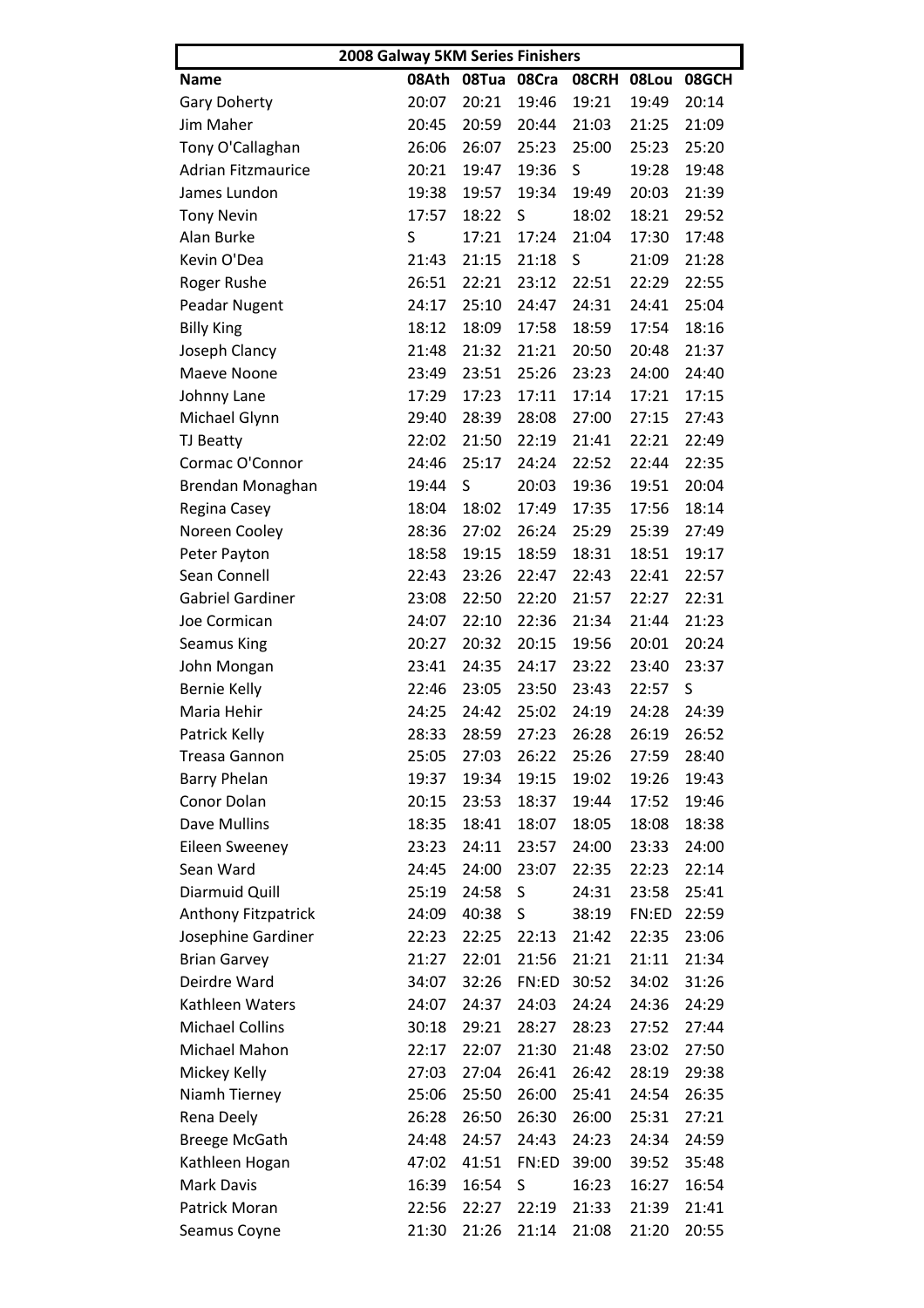| Eileen Molloy           | 25:45 | 25:28 | 25:40 | 25:03 | 25:25 | 25:52 |
|-------------------------|-------|-------|-------|-------|-------|-------|
| <b>Finbarr Connolly</b> | 22:04 | 22:15 | 22:01 | 21:18 | 21:33 | 21:59 |
| <b>Gerry Synott</b>     | 22:42 | 22:18 | 21:54 | 21:39 | 21:59 | 22:45 |
| Seamus Walsh            | 20:22 | 20:51 | 19:56 | 19:48 | 20:11 | 20:51 |
| lan Egan                | 16:54 | 16:59 | 16:54 | 16:44 | 17:46 | S     |
| Mick Rice               | S     | 17:49 | 17:51 | 17:36 | 17:42 | S     |
| Assumpta Feeney         | 27:05 | 28:49 | 27:56 | 26:10 | 26:31 | 28:39 |
| Dave Greaney            | 22:09 | 22:22 | 21:49 | 21:20 | 21:14 | 21:08 |
| Liz Keyes               | 30:18 | 29:25 | 28:51 | 28:00 | 28:22 | 30:17 |
| Maire Kelly             | 28:22 | 29:02 | 28:44 | 30:27 | 29:09 | 29:34 |
| <b>Brian Bruton</b>     | S     | 18:23 | 18:36 | 17:33 | 17:35 | 17:35 |
| Daniel Kielty           | 28:10 | 27:00 | 26:02 | 27:10 | 25:53 | 27:27 |
| Maria Murphy            | 24:42 | 27:08 | 26:26 | 26:17 | 25:02 | 25:21 |
| Nicola Deacy            | 23:10 | 22:56 | 22:34 | 21:58 | 22:37 | 22:47 |
| Pauline Murray          | 25:35 | 25:30 | 25:43 | 25:08 | 25:11 | 25:50 |
| Niall Grenham           | 23:06 | 23:11 | 23:22 | 22:15 | 22:24 | 22:44 |
| <b>Caroline Niland</b>  | 31:03 | 30:57 | 30:07 | 28:01 | 30:23 | 29:54 |
| John Hingston           | 24:53 | 23:00 | 23:07 | 22:03 | 22:20 | 22:13 |
| Valerie O'Reilly        | 25:29 | 25:06 | 24:58 | 24:34 | 24:51 | 26:00 |
| <b>Oliver Niland</b>    | 22:14 | 22:30 | 22:25 | 21:24 | 22:19 | 23:16 |
| Cathal McLaughlin       | 23:43 | 24:22 | 26:33 | 23:51 | 23:22 | 24:35 |
| Joseph O'Neill          | 23:25 | 23:02 | 23:20 | 23:03 | 23:14 | 23:23 |
| Michael Rooney          | 18:53 | 19:23 | 19:16 | 19:05 | 19:11 | 19:29 |
| Pearl McDonagh          | 23:09 | 23:14 | 23:30 | 24:39 | 22:46 | 25:30 |
| <b>Sally Mannion</b>    | 29:14 | 29:34 | 29:11 | 28:33 | 27:58 | 29:02 |
| <b>Bernie Farrell</b>   | 30:29 | 29:24 | 28:46 | 26:14 | 28:11 | 30:23 |
| Caoilinn O'Rourke       | 29:10 | 29:15 | 28:09 | 26:42 | 26:22 | 26:12 |
| Cathal Feeney           | 20:34 | 20:19 | 21:13 | 20:51 | 20:53 | 20:53 |
| Gerry Joyce             | 34:39 | 27:59 | 26:28 | 25:51 | 25:02 | 24:57 |
| Gina Concannon          | 32:44 | 28:19 | 27:24 | 28:19 | 28:16 | 28:24 |
| Jim Donnelly            | 23:20 | 24:16 | 23:35 | 23:23 | 23:53 | 24:23 |
| Louise Arrigan          | 25:10 | 24:55 | 26:05 | 24:49 | 24:44 | 25:37 |
| Marguerite Lynch        | 29:10 | 28:34 | 28:40 | 27:41 | 28:35 | 28:54 |
| Ollie Higgins           | 19:42 | 19:48 | 19:24 | 19:18 | 19:13 | 19:28 |
| Ruth Lynch              | 31:18 | 30:47 | FN:ED | 28:36 | 30:43 | 31:57 |
| Christy Smyth           | FN:ED | FN:ED | 24:55 | 24:02 | 23:51 | 24:14 |
| Peter Dooley            | 21:26 | 21:52 | 21:44 | 21:37 | 21:41 | 22:46 |
| John Fahey              | 21:58 | 21:23 | 21:33 | 21:44 | 21:29 | 21:32 |
| <b>Justin Niland</b>    | 18:40 | 18:39 | 18:20 | 17:55 | 17:55 | 18:15 |
| Lisa Kenny              | 22:19 | 22:44 | 22:23 | 22:08 | 22:11 | 22:37 |
| Mary Lyng               | 23:56 | 26:22 | 24:44 | 23:55 | 26:15 | 24:39 |
| Sinead O'Donnell        | 21:15 | 21:45 | 21:52 | 21:49 | 21:47 | 23:15 |
| <b>Brendan Hayes</b>    | 21:57 | 22:46 | 21:44 | 20:59 | 21:02 | 22:14 |
| <b>Gerard Keane</b>     | 21:28 | 21:30 | 21:07 | 20:57 | 21:01 | 21:42 |
| James Cannon            | 23:00 | 22:23 | 22:24 | 21:51 | 21:26 | 22:24 |
| Peggy Lynch             | 29:28 | 29:08 | 29:12 | 28:55 | 28:27 | 29:29 |
| <b>Adrian Carey</b>     | 25:14 | 24:39 | 24:32 | 23:24 | 23:08 | 23:55 |
| Caitriona Collins       | 28:03 | 28:15 | 27:44 | 28:20 | 27:41 | 28:21 |
| David Scully            | 23:20 | 21:49 | 20:54 | 20:03 | 20:06 | 20:02 |
| Irene Brady             | 22:59 | 24:06 | 23:43 | 23:30 | 24:01 | 25:10 |
| Joanne Noone            | 26:44 | 26:25 | 26:49 | 29:47 | 26:33 | 26:05 |
| Julio Delgado Mangas    | 21:06 | 21:10 | 20:37 | 20:17 | 20:14 | 20:13 |
| Laura McDermott         | 30:43 | 29:41 | 28:23 | 41:06 | 26:52 | 27:36 |
| Niamh Foley             | 25:31 | 25:52 | 26:03 | 25:26 | 25:29 | 25:42 |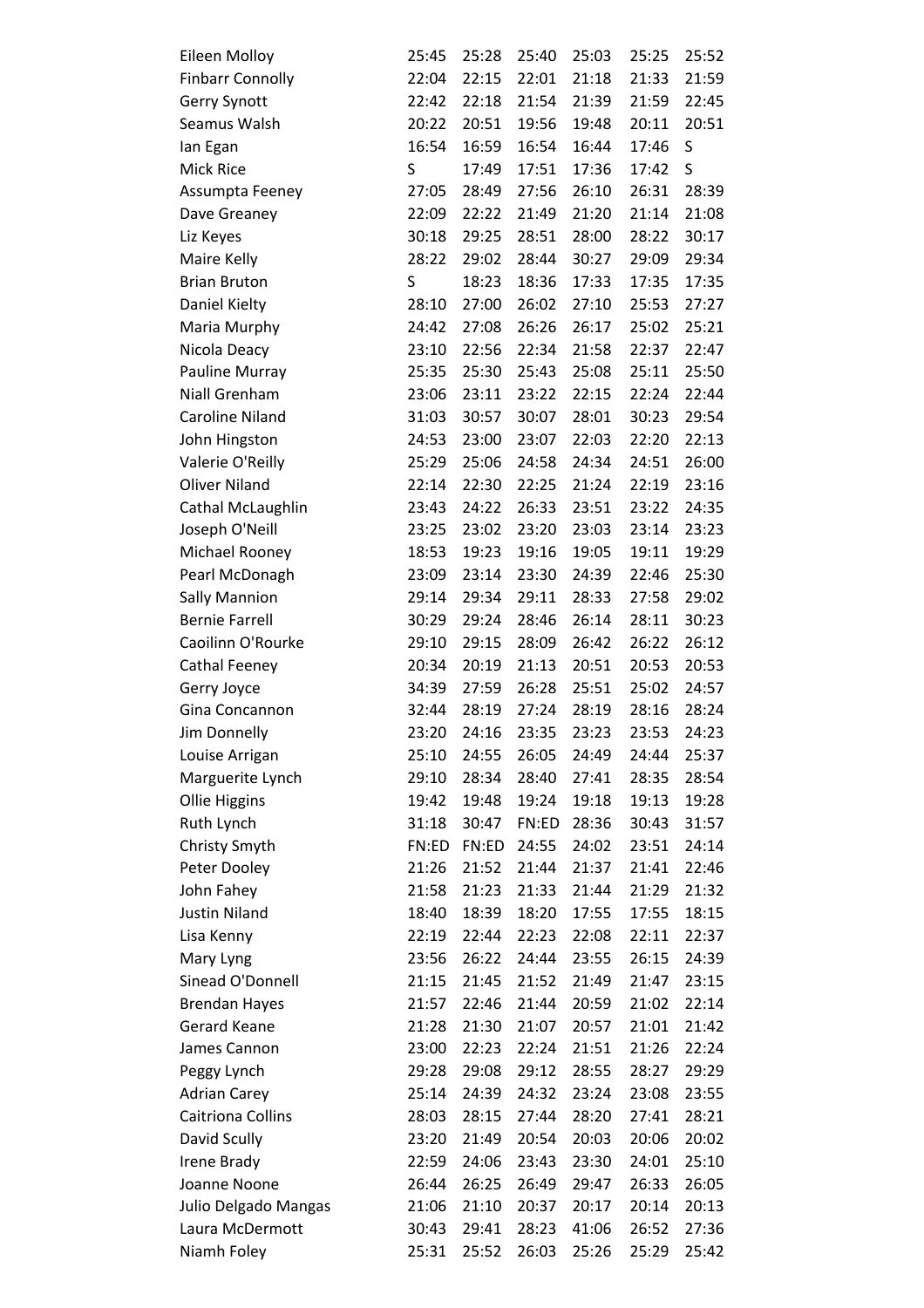| Orla Madden            | 26:50 | 26:20 | 25:44 | 25:22 | 26:01 | 25:42 |
|------------------------|-------|-------|-------|-------|-------|-------|
| Sabrina Mullins        | 29:07 | 30:11 | 30:10 | 28:56 | 29:19 | 29:01 |
| Shaun Porter           | 25:27 | 24:44 | 24:22 | 23:16 | 23:30 | 23:28 |
| Siobhan McMahon        | 28:36 | 29:12 | 27:53 | 27:30 | 27:43 | 27:23 |
| Martin Keane           | 25:49 | 25:58 | 25:20 |       | 27:37 | 27:06 |
| Siobhan Glynn          | 23:07 |       | 23:30 | 23:07 | 22:52 | 23:38 |
| Darragh McShane        | 18:47 | 18:50 | 18:27 | 18:26 | 17:59 |       |
| Niall Callanan         | 19:05 | 19:53 | 19:33 | 18:55 | 19:34 |       |
| <b>Andrew Talbot</b>   | 19:59 | 19:55 | 19:32 | S     | 20:00 |       |
| Ferdy Whelan           | 20:33 | 20:49 | 20:29 | 20:04 | 20:01 |       |
| <b>Martin McEvilly</b> | 17:53 | 17:56 | 25:48 | 18:20 |       | 18:13 |
| John Flaherty          | 20:31 | 20:47 | 20:37 |       | 20:56 | 21:07 |
| <b>Brian Geraghty</b>  |       | 20:33 | 25:47 | 27:18 | 23:59 | 20:18 |
| Andrea Ridge           | 27:09 | 27:03 | 26:38 | 26:43 | 26:28 |       |
| <b>Timmie Glavey</b>   |       | 16:46 | 16:31 | 16:16 | 16:18 | 16:37 |
| Anne Hunter            | 32:06 | 31:59 | FN:ED |       | 30:50 | 31:50 |
| Anne Lyng              | 29:04 | 28:32 | 28:03 | 26:32 | 27:03 |       |
| Michael McMahon        | 20:18 | 20:24 | 20:05 | 19:54 |       | 20:41 |
| Patrick Murphy         | 20:49 | 21:34 | 20:55 |       | 21:04 | 22:11 |
| Kevin McLoughlin       | 20:29 | 20:38 | 20:36 |       | 20:13 | 21:18 |
| Frank Noone            | 24:59 | 25:04 | 25:26 |       | 25:59 | 26:34 |
| <b>Grainne Breen</b>   | 24:11 | 24:27 | 23:58 | 24:05 |       | 25:01 |
| Mark Breen             | 18:19 | 18:35 | 18:49 | 18:40 |       | 18:52 |
| David Dunne            | 19:34 | 19:33 | 19:38 |       | 19:35 | 20:02 |
| Declan Duggan          |       | 24:17 | 23:09 | 22:59 | 22:49 | 24:12 |
| Monenna Fitzgerald     |       | 27:30 | 26:58 | 26:13 | 25:30 | 27:03 |
| Annette Burke          | 27:56 | 28:00 | 27:24 | 29:42 |       | 27:38 |
| Johnny Nevin           | 23:07 | 23:58 | 23:32 |       | 23:46 | 23:31 |
| Valerie Glavin         | 23:26 | 22:39 | 23:03 |       | 22:50 | 24:15 |
| David Reilly           | 18:54 | 18:51 |       | 19:10 | 24:02 | 24:13 |
| Julie Gallagher        | 28:45 | 29:32 | 28:17 | 27:52 | 28:01 |       |
| Padraig Farragher      |       | 30:09 | FN:ED | 29:35 | 27:54 | 28:30 |
| Andrew Parkinson       | 22:15 |       | 22:14 | 22:33 | 22:09 | 22:28 |
| Fiona Lyons            | 27:10 |       | 27:03 | 27:53 | 27:11 | 28:09 |
| Noreen Armstrong       | 28:20 | 27:09 | 26:20 | 27:09 |       | 27:58 |
| Caroline Clancy        | 19:26 | 20:02 | 19:37 | 19:25 | 19:40 |       |
| Caroline Ryan          | 27:52 | 26:39 | 26:54 | 26:00 | 26:23 |       |
| Debbie Flynn           | 25:38 | 25:55 | 25:30 | 25:44 |       | 26:06 |
| Edel Ryan              | 28:26 | 28:20 | 28:02 |       | 27:57 | 27:56 |
| Maire-Treasa Beatty    | 21:39 | 21:48 |       | 21:27 | 21:46 | 22:12 |
| Pearse Hunter          | 32:04 | 32:37 | FN:ED |       | 31:19 | 31:28 |
| Sarah King             | 25:25 |       | 24:58 | 26:35 | 25:56 | 25:10 |
| <b>Brian O'Connor</b>  | 16:23 | 16:44 | 16:27 |       | 16:52 | 17:32 |
| Iain Shaw              | S     | 32:02 | 30:43 | 31:34 |       | 31:32 |
| Miriam Wall            | 22:52 | 22:36 |       | 22:08 | 22:00 | 25:20 |
| Norma O'Rourke         | 32:28 | 32:18 | FN:ED | 29:53 | 33:52 |       |
| Sarah Kelly            | 36:40 | 37:59 | 34:32 |       | 39:51 | 35:48 |
| Don Deacy              | 23:12 | 23:45 | 22:45 | 22:19 | 22:00 |       |
| Keith Devane           | 28:05 | 28:27 | 28:13 | 28:47 | 28:40 |       |
| Michelle Murphy        | 24:42 |       | 24:37 | 26:17 | 24:12 | 23:52 |
| Derek Conerney         |       | 19:40 | 19:31 | 19:45 | 19:31 | 19:45 |
| James Beirne           |       | 27:38 | 25:50 | 25:44 | 24:37 | 26:18 |
| John-Joe Higgins       | 20:53 | 20:50 | 20:13 | 20:44 | 20:25 |       |
| Karyn Beirne           |       | 27:43 | 27:01 | 25:56 | 26:56 | 26:42 |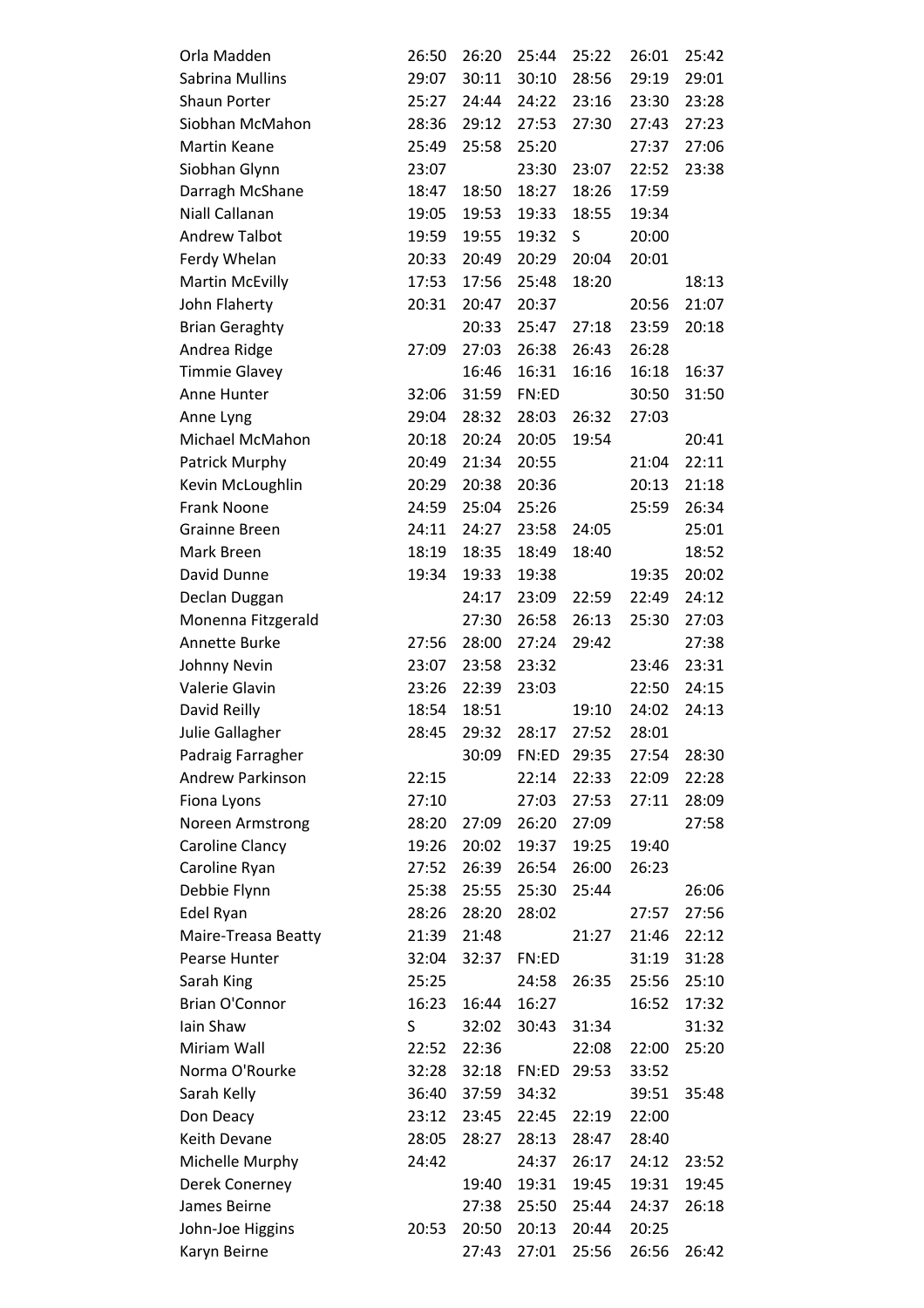| <b>Mary Higgins</b>     | 34:19 | 28:02 | 20:35 | 21:00 | 23:11 |       |
|-------------------------|-------|-------|-------|-------|-------|-------|
| Tony Fahy               | 21:03 |       | 20:54 | 20:58 | 21:08 | 21:47 |
| Alicia Gormley          | 22:18 | 22:29 | 21:58 | 21:38 |       | 22:37 |
| <b>Brian Heavey</b>     | 19:30 | 19:21 | 19:34 | 19:11 |       | 19:38 |
| Maire Doyle             | 29:19 |       | 28:05 | 31:54 | 27:05 | 29:55 |
| <b>Tracey Fahy</b>      | 28:49 | 28:05 | 28:23 | 34:15 |       | 28:43 |
| Ronan Kelly             |       | 21:44 | 21:47 | 21:29 | 25:29 | 21:51 |
| Seamus Sweeney          | 24:55 | 25:07 | 24:20 | 24:36 |       | 26:03 |
| Gary Begley             |       | 18:28 | 19:00 | 21:01 | 20:57 | 20:48 |
| James Shannon           | 21:06 | 20:41 | 20:39 |       | 21:31 | 21:24 |
| Pat Reidy               | 25:03 | 24:37 | 23:52 |       | 23:41 | 23:20 |
| Rory Brennan            |       | S     | 22:56 | 22:30 | 37:11 | S     |
| Seb Locteau             | S     | 23:49 | 23:05 | 22:54 |       | 23:54 |
| Siobhan Cunningham      | 24:57 | 26:03 | 24:47 | 23:56 |       | 24:20 |
| <b>Brid Moran</b>       | 24:47 | 25:27 |       | 24:32 | 24:53 | 25:02 |
| Carmel Brannigan        | 22:24 | 22:06 | 22:00 | 22:40 | 23:18 |       |
| Cathy Murphy            | 34:54 | 33:03 | FN:ED |       | 37:09 | 33:31 |
| Donal Nelson            | 24:00 | 23:10 | 22:40 | 22:01 | 21:19 |       |
| <b>Mel Stanley</b>      | 32:20 | 34:18 | 30:18 | 29:47 | 31:16 |       |
| Orla Davis              | 25:02 | 26:01 | 25:07 | 24:56 |       | 25:27 |
| Aidan Hanley            | 21:52 | 22:05 | 21:28 | 21:31 |       | 23:47 |
| <b>Brian Smyth</b>      | 22:00 |       | 21:40 | 20:31 | 20:04 | 21:00 |
| David Tierney           | 23:54 | 23:56 | 23:51 |       | 23:57 | 24:19 |
| John Loughlin           | 18:45 | 18:49 | 19:00 | 18:25 | 19:07 |       |
| Larry Kelly             | 18:12 | 18:06 | 17:55 | 18:01 | 18:25 |       |
| Muiriosa Holohan        | 26:35 |       | 26:21 | 25:45 | 25:40 | 25:48 |
| Paula Kelly             | 26:39 |       | 25:15 | 23:56 | 24:02 | 24:58 |
| Aileen McNamara         | 21:25 | 21:09 | 21:17 | 21:07 | 21:40 |       |
| Ann Carter              | 19:20 | 19:39 | 19:33 | 19:16 |       | 19:55 |
| <b>Niall Maguire</b>    | 21:11 | 21:36 | 20:43 | 21:01 | 20:40 |       |
| Paula Newell            | 26:29 | 26:23 | 26:04 | 26:38 |       | 25:47 |
| <b>Breda Fallon</b>     | 27:16 |       | 28:24 | 26:36 | 27:31 | 27:45 |
| Elva Breen              | 24:49 | 24:47 | 24:37 |       | 25:08 | 25:29 |
| Maria Lane              | 26:47 | 26:25 | 25:00 |       | 25:17 | 25:24 |
| Niamh Cahalan           | 28:31 | 30:33 | 30:05 | 28:44 | 24:26 |       |
| Ailish O'Reilly         | 27:07 |       | 25:10 | 24:56 | 26:43 | 26:24 |
| Alma Lacken             | 25:46 | 24:29 | 23:56 | 35:15 |       | 24:04 |
| Aoife Kerans            | 28:53 | 29:41 | 29:06 |       | 26:54 | 27:39 |
| <b>Catherine Hayes</b>  | 29:20 | 28:33 | 27:18 | 26:48 |       | 27:24 |
| Ciara Ni Mhairtin       | 20:23 | 20:02 | 20:01 | 19:53 | 19:45 |       |
| Colin Melville          | 23:35 | 21:57 |       | 21:36 | 21:18 | 22:03 |
| Enda Loughnane          | 20:37 | 20:36 | 20:17 | 20:52 | 20:47 |       |
| <b>Genevieve Marren</b> | 26:28 | 26:57 | 26:05 | 25:15 |       | 26:53 |
| Julie Garvey            | 28:48 | 29:09 | 29:04 |       | 29:00 | 28:19 |
| Keith Connaughton       | 21:49 | 21:54 | 21:58 |       | 22:15 | 22:01 |
| Nuala Fitzpatrick       | 38:17 | 40:37 | FN:ED | 38:18 | 41:16 |       |
| Rena Doherty            | 25:56 |       | 26:31 | 25:32 | 26:12 | 26:34 |
| Sandra Madden           | 47:00 | 44:00 | 41:56 | 40:59 | FN:ED |       |
| Sharon Allen            | 28:04 | 28:41 | 28:07 | 28:07 | 28:00 |       |
| Slaine O'Sullivan       | 28:10 | 26:58 | 27:46 | 28:30 |       | 27:29 |
| Trevor O'Reilly         | 21:53 |       | 21:33 | 21:32 | 21:21 | 21:19 |
| Anne-Marie Walsh        | 25:40 |       |       | 26:33 | 25:31 | 25:42 |
| Jane-Ann Healy          |       | 20:51 | 20:28 | 20:03 | 20:23 |       |
| Frank Burke             | S     | 19:55 | 19:36 |       |       | 21:20 |
|                         |       |       |       |       |       |       |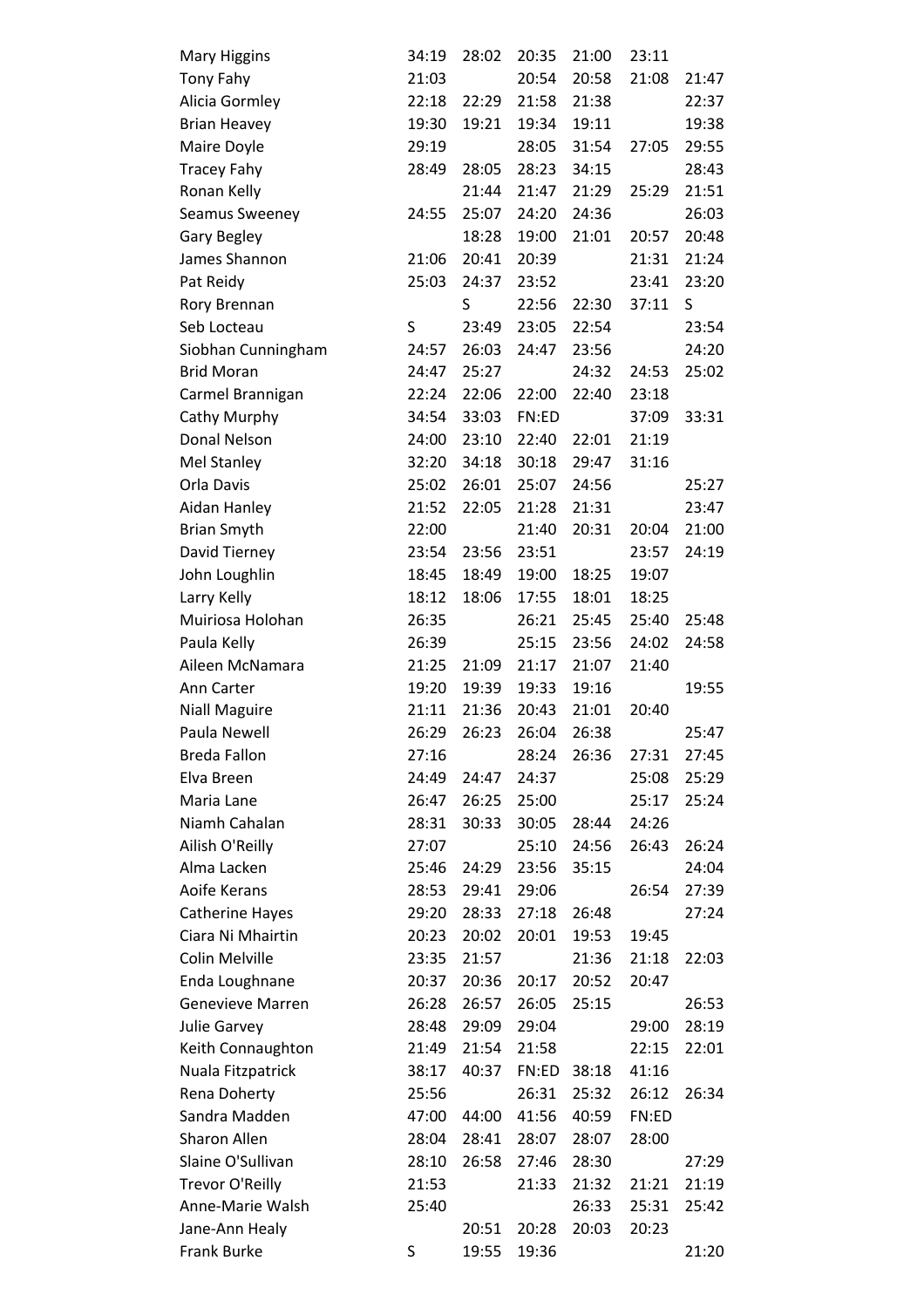| Charlotte O'Regan        | 25:22 |       | 26:56 |       | 25:16 | 25:52 |
|--------------------------|-------|-------|-------|-------|-------|-------|
| <b>Ruth Kilcawley</b>    | 22:07 | 21:59 | 22:18 | 22:21 |       |       |
| <b>Conor Moloney</b>     | 16:29 |       | 16:18 | 16:06 | 16:05 |       |
| Anne Higgins             | 37:52 | 28:01 |       | 21:49 | 23:11 |       |
| Lorna Gilmartin          | 24:30 | 24:17 | 23:51 |       | 24:34 |       |
| Michelle Lynch           |       |       | 20:40 | 20:10 | 20:00 | 20:40 |
| Michelle Tooher          | 30:38 | 29:14 | 28:59 |       | 31:00 |       |
| <b>Grainne McGuane</b>   | 23:45 |       | 22:54 | 23:48 |       | 23:26 |
| Johnny O'Connor          | 18:05 | 17:59 |       |       | 18:19 | 18:12 |
| Sheila Cannon            | 27:44 | 27:26 | 26:48 | 27:44 |       |       |
| <b>Gerry Bartley</b>     | 23:44 |       | 23:00 | 23:27 | 23:39 |       |
| <b>Maurice Clarke</b>    | 17:58 | 19:05 | 18:00 |       | 17:45 |       |
| Damien Melville          |       | 22:15 | 22:30 | 22:29 |       | 22:53 |
| Sean Noone               | 37:53 | 25:04 | 22:23 | 22:00 |       |       |
| Elaine Walsh             |       | 20:35 | 20:14 | 19:58 |       | 20:16 |
| Sinead Heneghan          |       | 32:00 | FN:ED | 30:25 | 20:28 |       |
| <b>Barry Beirne</b>      | 21:04 | 21:41 | 20:56 |       |       | 21:03 |
| Peter Delmer             | 17:20 |       | 17:07 | 16:54 |       | 17:27 |
| Brenda Gaughan           | 28:39 | 29:32 | 28:06 | 27:32 |       |       |
| <b>Frank Greene</b>      |       | 31:53 | 28:51 |       | 28:05 | 29:26 |
| Cepta Daley              | 28:54 |       | 28:53 | 28:43 | 36:14 |       |
| <b>Richard Humphreys</b> | 27:46 |       | 25:27 | 25:21 |       | 24:44 |
| Suzanne Joyce            | 30:32 | 31:55 | FN:ED | 30:47 |       |       |
| Conor Griffin            | 22:25 | 22:14 | 22:34 | 22:09 |       |       |
| Enda Fox                 | 24:32 |       | 25:07 | 25:01 |       | 25:19 |
| Anne-Marie Ruane         | 28:43 | 28:37 | FN:ED |       |       | 29:48 |
| Dymphna Scanlon          | 28:04 | 27:50 |       | 27:01 | 27:13 |       |
|                          |       |       |       |       |       |       |
| <b>Breege Lardner</b>    | 27:17 | 26:36 |       | 28:30 | 26:50 |       |
| <b>Colin Flaherty</b>    |       | 29:22 | 28:04 |       | 28:02 | 27:25 |
| Deirdre Ruddy            |       | 27:11 | 26:42 | 27:11 |       | 27:40 |
| Gerry Forde              | 27:22 |       | 27:13 | 27:39 | FN:ED |       |
| Jenny Ganty              |       |       | 26:46 | 24:20 | 24:21 | 24:15 |
| Liam Frawley             | 28:06 |       | 22:38 | 22:29 |       | 25:17 |
| Maria Flaherty           |       | 30:20 | 29:30 |       | 28:16 | 27:57 |
| Marie Cronnelly          | 27:15 |       | 28:59 | 27:43 | 27:47 |       |
| Maura Fallon             | 26:33 | 26:26 | 26:01 |       |       | 25:41 |
| <b>Niall Mannion</b>     | 25:11 |       | 24:40 | 23:51 | 22:50 |       |
| Sheila Reilly            |       | 20:34 | 24:26 |       | 24:03 | 24:12 |
| Walter Egan              | 19:19 | 19:35 | 19:14 |       |       | 20:21 |
| Liz Jennings             | 30:19 | 29:17 |       |       |       | 29:45 |
| Chris Burke              |       |       | 23:20 |       | 23:16 | 24:03 |
| Ann Cormican             |       |       |       | 25:49 | 25:10 | 25:53 |
| Michael Duane            | 21:08 | 21:24 | 20:42 |       |       |       |
| Mark McDonagh            | 21:34 | 21:37 |       |       |       | 22:02 |
| Olivia Deely             | 30:10 |       | 28:25 |       | 30:06 |       |
| Philip Magnier           | 20:43 |       |       | 20:12 | 21:07 |       |
| Kevin Duffy              |       |       | 19:18 | 19:39 |       | 19:47 |
| James Corbett            | 22:22 |       | 21:01 | 21:17 |       |       |
| <b>Noel Burke</b>        | 18:01 |       | 18:09 |       |       | 18:59 |
| Ruaidhri Geraghty        |       | 17:04 |       | 16:33 |       | 16:43 |
| Adrienne Walsh           | 23:13 | 23:04 | 23:14 |       |       |       |
| <b>Barry Maguire</b>     |       |       | 20:00 | 19:22 | 19:22 |       |
| Derek Murray             | 18:10 | 18:20 | 17:54 |       |       |       |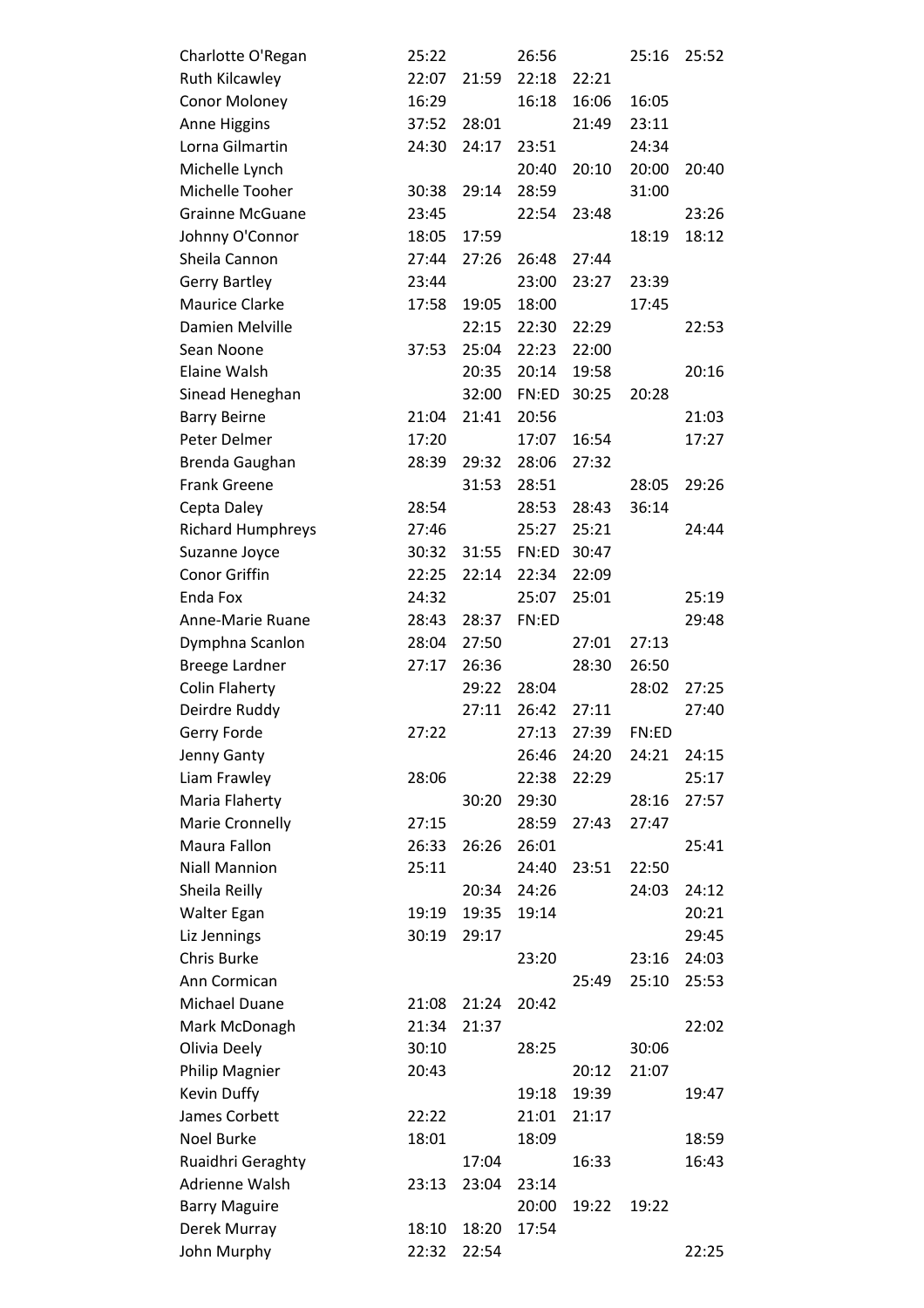| Margaret Parkinson     |       | 30:54 |       |       | 27:07 | 27:27 |
|------------------------|-------|-------|-------|-------|-------|-------|
| Cian Blake             | 20:03 |       |       | 22:22 | 20:06 |       |
| Dan O'Rourke           | 17:52 | 17:51 | 17:41 |       |       |       |
| Fiona Keane            |       |       | 24:40 | 22:11 |       | 25:16 |
| Pauline Mulqueen       | 29:17 |       |       | 28:49 |       | 30:15 |
| Fergal Murray          | 20:48 | 20:42 | 20:38 |       |       |       |
| Maurice Headd          |       |       | 22:37 | 21:44 | 21:52 |       |
| David O'Connor         | 31:31 | 31:01 | 29:14 |       |       |       |
| Fergal Byrne           | 20:56 | 21:13 | 20:40 |       |       |       |
| <b>Brenda Gannon</b>   |       | 24:28 | 24:53 | 24:13 |       |       |
| <b>Brian Martin</b>    | 19:27 |       |       | 19:42 | 21:49 |       |
| Darren McCrudden       | 25:44 | 23:32 | 22:41 |       |       |       |
| Deirdre Keary          | 25:34 |       | 25:07 | 26:00 |       |       |
| Donal Ward             |       | 24:45 | 23:49 | 21:28 |       |       |
| Eoin Hanley            |       |       | 26:57 | 26:17 |       | 27:55 |
| Gerry Griffin          |       |       | 18:43 | 18:02 | 17:54 |       |
| Helen McBreen          |       | 29:49 |       |       | 32:02 | 29:00 |
| Kendra Rabbitt         |       |       | 25:10 | 23:49 |       | 24:17 |
| Liz Walsh              | 31:49 |       | FN:ED | 33:33 |       |       |
| Niamh Moffatt          | 26:26 |       |       | 31:16 |       | 27:22 |
| Noelle Gannon          | 24:04 | 24:02 | 26:50 |       |       |       |
| Tommy Joe Whyte        | 17:49 |       |       | 17:44 |       |       |
| Clodagh Lennon         | 24:34 |       |       | 25:47 |       |       |
| David Quinn            |       |       | 22:42 | 24:33 |       |       |
| <b>Brian Duffy</b>     |       |       | 17:52 | 17:46 |       |       |
| Owen Adye-Curran       | 18:32 | 19:56 |       |       |       |       |
| Marie King             |       |       |       | 26:03 |       | 26:14 |
| Karen Guest            | 25:50 | 26:55 |       |       |       |       |
| Niall Egan             | 22:39 |       | 24:43 |       |       |       |
| Sinead Foran           |       |       | 23:17 | 21:51 |       |       |
| Mary Burke             |       | 37:58 | FN:ED |       |       |       |
| Rachael O'Brien        | 25:09 |       |       | 24:49 |       |       |
| Sharon Walsh           |       | 23:08 |       | 22:54 |       |       |
| <b>Tony McNicholas</b> |       | 19:37 | 19:26 |       |       |       |
| David Meehan           |       |       | 20:57 | 21:00 |       |       |
| <b>Edward Egan</b>     | 22:58 |       | 23:41 |       |       |       |
| Eoin Budds             | 25:07 |       |       |       | 25:49 |       |
| Jacintha Murphy        |       | 26:05 | 25:44 |       |       |       |
| John McInerney         | 24:20 | 24:15 |       |       |       |       |
| Maeve Rohan            |       |       | FN:ED | 32:47 |       |       |
| Ned O'Sullivan         | 18:37 |       |       |       | 19:12 |       |
| Jane Reeves            |       |       | 25:31 | 24:30 |       |       |
| <b>Martin Talbot</b>   |       |       |       | 22:48 | 22:07 |       |
| <b>Tom Hawkins</b>     |       |       | 22:15 | 22:39 |       |       |
| Patrick Coen           |       |       | 19:29 | 19:34 |       |       |
| Maura Egan             | 22:50 |       | 23:02 |       |       |       |
| Carol Dempsey          |       | 26:18 | 24:16 |       |       |       |
| Enda Burke             | 22:49 | 22:49 |       |       |       |       |
| Lillian Redington      | 28:48 |       |       |       |       | 29:53 |
| Margaret Foy           | 29:30 | 30:00 |       |       |       |       |
| Patricia McAfee        | 25:48 | 25:00 |       |       |       |       |
| <b>Aisling Vesey</b>   | 28:12 | 28:36 |       |       |       |       |
| Aoife Nash             |       |       | 23:17 |       |       | 23:30 |
| Christopher Laffin     |       | 27:31 |       |       |       | 30:56 |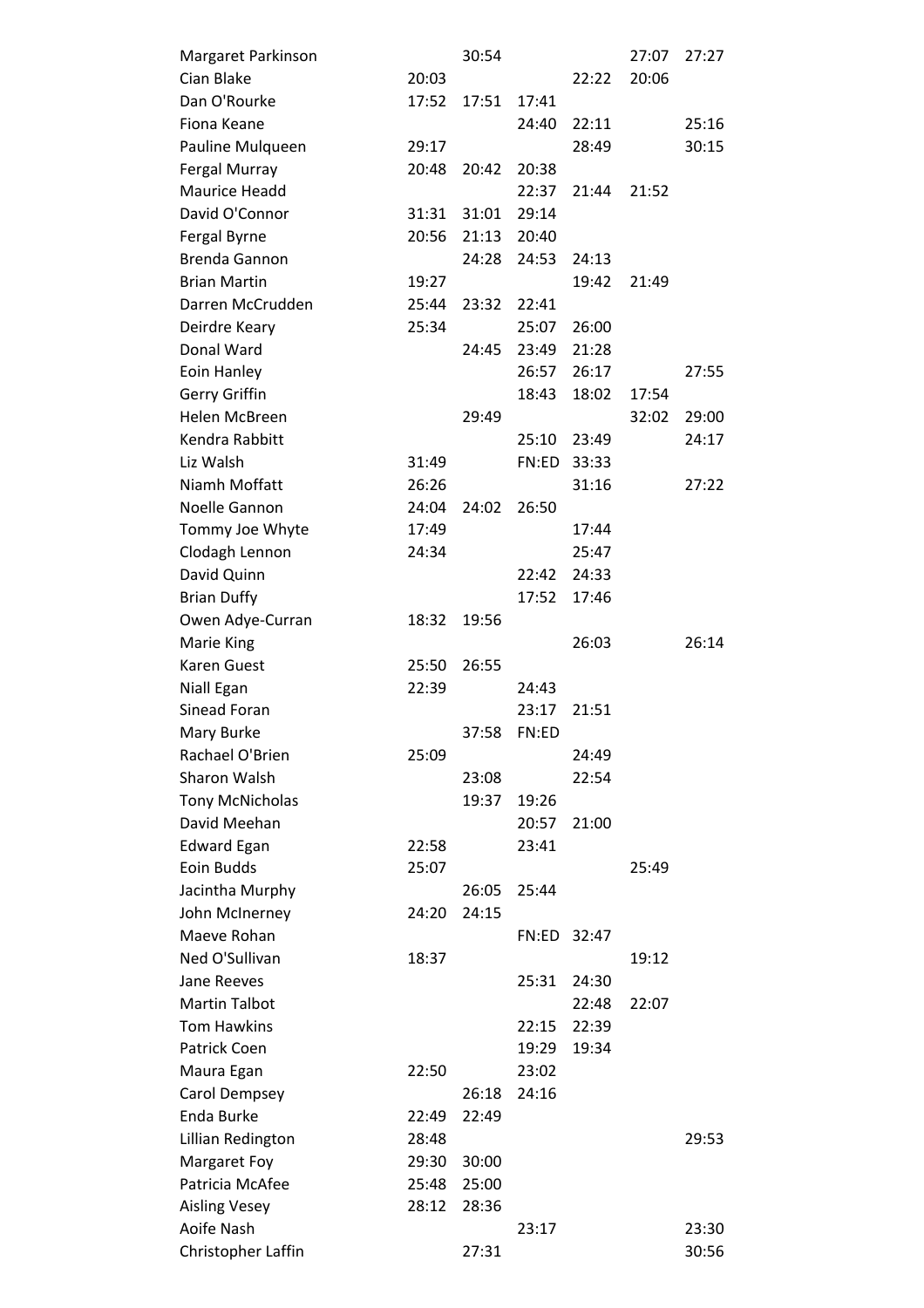| Danny Carr             |       |       |       | 18:27 | 18:27 |       |
|------------------------|-------|-------|-------|-------|-------|-------|
| <b>Emma Hawkins</b>    | 25:23 |       | 24:53 |       |       |       |
| Eoghan Considine       |       | 18:16 |       | 17:53 |       |       |
| <b>Frank Callaly</b>   |       |       | 18:18 |       |       | 18:14 |
| Ita Corcoran           |       |       | 26:05 |       |       | 25:43 |
| Jim Gibbons            |       | 22:16 | 22:11 |       |       |       |
| Judith Lyons           |       | 30:41 | 28:59 |       |       |       |
| Kristine Waage         | 29:22 | 31:29 |       |       |       |       |
| Patrick Cosgrove       |       |       | 27:44 |       |       |       |
| Marie Reilly           |       | 22:52 |       |       |       |       |
| Eugene Hoade           |       |       |       | 24:09 |       |       |
| Noel Gorman            |       |       | 25:35 |       |       |       |
| <b>Enda Munnelly</b>   | 26:43 |       |       |       |       |       |
| Paddy Gilmore          |       |       |       | 32:48 |       |       |
| <b>Gerry Carty</b>     |       |       |       | 18:58 |       |       |
| Sharon Gilligan        |       |       | 27:18 |       |       |       |
| <b>Tony Daley</b>      | 28:58 |       |       |       |       |       |
| John Rushe             |       |       |       |       |       | 21:33 |
| Darragh O'Brien        |       | 17:16 |       |       |       |       |
| Jim Daly               |       | 20:00 |       |       |       |       |
| John Mannion           |       |       | 27:28 |       |       |       |
| Deirdre Hassett        | 24:35 |       |       |       |       |       |
| Anna Parkinson         | 31:49 |       |       |       |       |       |
| <b>Gordon Brett</b>    |       |       |       |       |       | 20:34 |
| Eve Daly               | 22:54 |       |       |       |       |       |
| <b>Richard Meaney</b>  | 21:18 |       |       |       |       |       |
| Seamus Keane           |       |       | FN:ED |       |       |       |
| <b>Gerard Murphy</b>   |       |       |       |       |       | 28:49 |
| <b>Grace Mannion</b>   | 26:26 |       |       |       |       |       |
| Patrick Holohan        | 18:00 |       |       |       |       |       |
| Lorraine Creavan       |       |       | 27:05 |       |       |       |
| <b>Martin Corcoran</b> |       |       | 16:38 |       |       |       |
| Allen Moran            | 24:23 |       |       |       |       |       |
| Deirdre O'Doherty      |       | 28:54 |       |       |       |       |
| Kieran Whyte           |       |       |       |       |       | 19:47 |
| Anto Devaney           |       |       |       | 16:38 |       |       |
| Ciaran Stewart         | 22:55 |       |       |       |       |       |
| Paddy Murray           |       |       |       |       |       | 17:13 |
| Ronan Casey            |       |       |       |       |       | 19:55 |
| Aonghus McGuinness     |       |       | 23:54 |       |       |       |
| <b>Breege Staunton</b> |       |       |       | 23:13 |       |       |
| Catriona Cosgrove      |       |       | FN:ED |       |       |       |
| Peter O'Halloran       |       |       |       |       |       | 21:43 |
| Philip O'Connell       |       |       |       |       |       | 19:49 |
| Seamie Gilhooley       |       |       |       |       |       | 17:09 |
| <b>Steve Scott</b>     |       |       |       | 35:15 |       |       |
| Tara Ryan              |       |       |       |       |       | 27:51 |
| Aileen Hughes-Lally    |       |       | 28:42 |       |       |       |
| Ain Ruddy              |       | 31:14 |       |       |       |       |
| Alva Duffy             |       |       |       |       |       | 25:13 |
| Annmarie Hurley        |       |       | FN:ED |       |       |       |
| Art MacManusa          |       |       |       | 16:04 |       |       |
| <b>Beth Noonan</b>     |       |       | FN:ED |       |       |       |
| Brendan Ryan           | 19:43 |       |       |       |       |       |